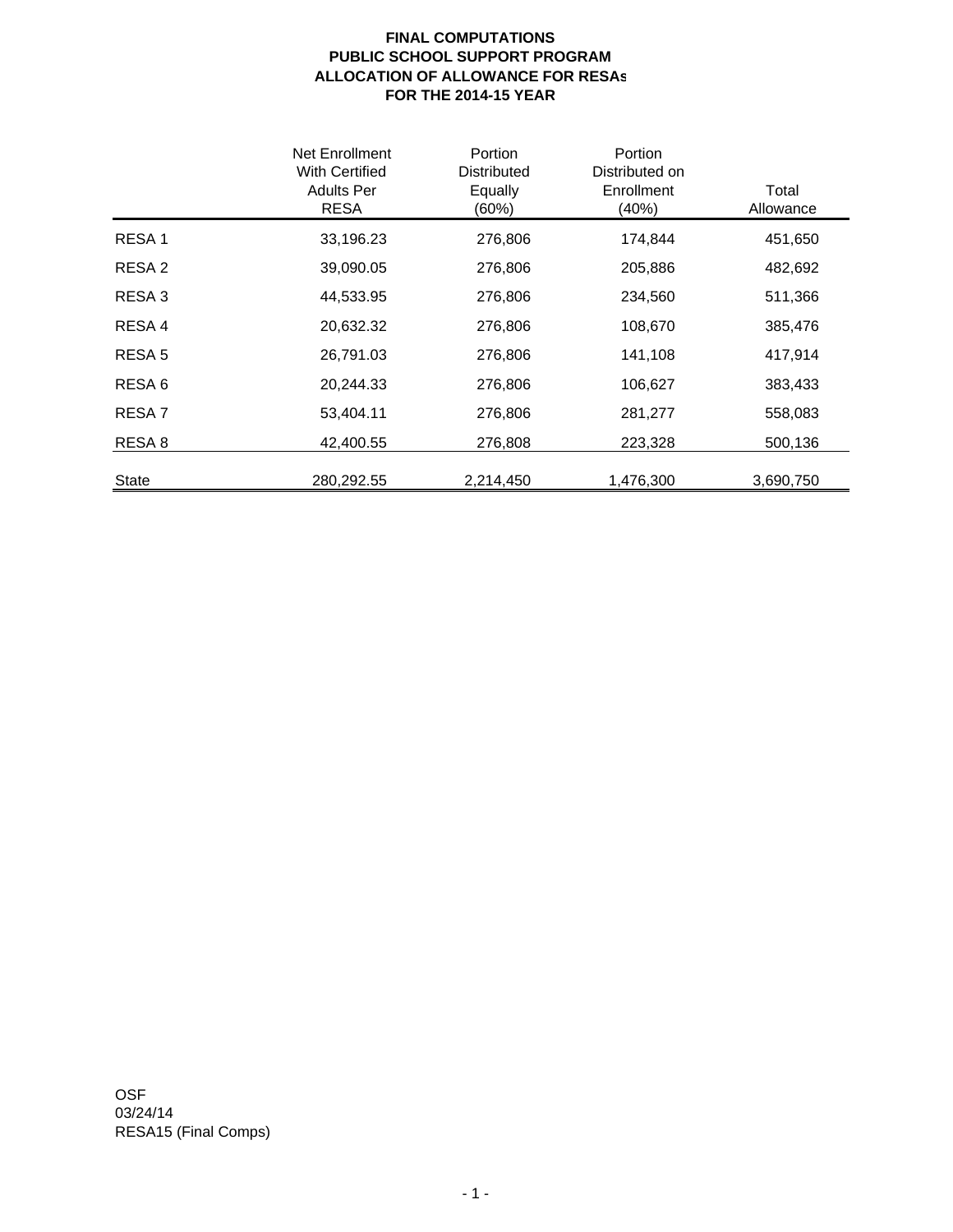## **FINAL COMPUTATIONS PUBLIC SCHOOL SUPPORT PROGRAM ENROLLMENT OF DISTRICTS SERVED BY EACH RESA FOR THE 2014-15 YEAR**

| RESA 1:<br>McDowell<br>3,436.75<br>Mercer<br>9,516.25<br>Monroe<br>1,812.00<br>Raleigh*<br>12,543.23<br>Summers<br>1,594.00<br>4,294.00<br>33,196.23<br>Wyoming<br>RESA 2:<br>Cabell*<br>13,036.43<br>Lincoln<br>3,680.00<br>6,271.74<br>Logan<br>Mason<br>4,266.23<br>Mingo<br>4,398.65<br>7,437.00<br>39,090.05<br>Wayne<br>RESA 3:<br>Boone<br>4,500.00<br>Clay<br>1,975.00<br>Kanawha*<br>28,072.70<br>Putnam<br>9,986.25<br>44,533.95<br>RESA 4:<br><b>Braxton</b><br>2,120.00<br>Fayette<br>6,812.00<br>Greenbrier<br>5,192.97<br>Nicholas*<br>3,950.35<br>Pocahontas<br>1,112.00<br>Webster<br>1,445.00<br>20,632.32<br>RESA 5:<br>Calhoun<br>1,082.25<br>Jackson<br>4,918.00<br>Pleasants<br>1,236.00<br>Ritchie<br>1,511.20<br>Roane<br>2,442.05<br>1,342.00<br>Tyler<br>Wirt<br>1,022.00<br>Wood*<br>26,791.03<br>13,237.53<br>RESA 6:<br><b>Brooke</b><br>3,240.00<br>Hancock<br>4,174.65<br>Marshall<br>4,690.28<br>Ohio*<br>5,386.90<br>Wetzel<br>20,244.33<br>2,752.50<br>RESA 7:<br>Barbour<br>2,449.00<br>Doddridge<br>1,155.20<br>Gilmer<br>901.24<br>Harrison*<br>10,945.80<br>Lewis<br>2,619.50<br>Marion<br>8,049.44<br>Monongalia<br>11,182.32<br>Preston<br>4,573.22<br>Randolph<br>4,219.95<br>2,420.80<br>Taylor<br>Tucker<br>1,028.08<br>Upshur<br>53,404.11<br>3,859.56<br>RESA 8:<br>Berkeley*<br>18,157.57<br>Grant<br>1,817.00<br>3,421.00<br>Hampshire<br>Hardy<br>2,314.25<br>Jefferson<br>8,969.75<br>Mineral<br>4,178.77<br>Morgan<br>2,541.21<br>Pendleton<br>1,001.00<br>42,400.55<br>280,292.55<br>280,292.55<br>State | <b>RESA</b> | <b>Net Enrollment</b><br>with Certified Adults | <b>Total Enrollment</b><br>Of Districts Served |
|------------------------------------------------------------------------------------------------------------------------------------------------------------------------------------------------------------------------------------------------------------------------------------------------------------------------------------------------------------------------------------------------------------------------------------------------------------------------------------------------------------------------------------------------------------------------------------------------------------------------------------------------------------------------------------------------------------------------------------------------------------------------------------------------------------------------------------------------------------------------------------------------------------------------------------------------------------------------------------------------------------------------------------------------------------------------------------------------------------------------------------------------------------------------------------------------------------------------------------------------------------------------------------------------------------------------------------------------------------------------------------------------------------------------------------------------------------------------------------------------------------------------------------------------------------|-------------|------------------------------------------------|------------------------------------------------|
|                                                                                                                                                                                                                                                                                                                                                                                                                                                                                                                                                                                                                                                                                                                                                                                                                                                                                                                                                                                                                                                                                                                                                                                                                                                                                                                                                                                                                                                                                                                                                            |             |                                                |                                                |
|                                                                                                                                                                                                                                                                                                                                                                                                                                                                                                                                                                                                                                                                                                                                                                                                                                                                                                                                                                                                                                                                                                                                                                                                                                                                                                                                                                                                                                                                                                                                                            |             |                                                |                                                |
|                                                                                                                                                                                                                                                                                                                                                                                                                                                                                                                                                                                                                                                                                                                                                                                                                                                                                                                                                                                                                                                                                                                                                                                                                                                                                                                                                                                                                                                                                                                                                            |             |                                                |                                                |
|                                                                                                                                                                                                                                                                                                                                                                                                                                                                                                                                                                                                                                                                                                                                                                                                                                                                                                                                                                                                                                                                                                                                                                                                                                                                                                                                                                                                                                                                                                                                                            |             |                                                |                                                |
|                                                                                                                                                                                                                                                                                                                                                                                                                                                                                                                                                                                                                                                                                                                                                                                                                                                                                                                                                                                                                                                                                                                                                                                                                                                                                                                                                                                                                                                                                                                                                            |             |                                                |                                                |
|                                                                                                                                                                                                                                                                                                                                                                                                                                                                                                                                                                                                                                                                                                                                                                                                                                                                                                                                                                                                                                                                                                                                                                                                                                                                                                                                                                                                                                                                                                                                                            |             |                                                |                                                |
|                                                                                                                                                                                                                                                                                                                                                                                                                                                                                                                                                                                                                                                                                                                                                                                                                                                                                                                                                                                                                                                                                                                                                                                                                                                                                                                                                                                                                                                                                                                                                            |             |                                                |                                                |
|                                                                                                                                                                                                                                                                                                                                                                                                                                                                                                                                                                                                                                                                                                                                                                                                                                                                                                                                                                                                                                                                                                                                                                                                                                                                                                                                                                                                                                                                                                                                                            |             |                                                |                                                |
|                                                                                                                                                                                                                                                                                                                                                                                                                                                                                                                                                                                                                                                                                                                                                                                                                                                                                                                                                                                                                                                                                                                                                                                                                                                                                                                                                                                                                                                                                                                                                            |             |                                                |                                                |
|                                                                                                                                                                                                                                                                                                                                                                                                                                                                                                                                                                                                                                                                                                                                                                                                                                                                                                                                                                                                                                                                                                                                                                                                                                                                                                                                                                                                                                                                                                                                                            |             |                                                |                                                |
|                                                                                                                                                                                                                                                                                                                                                                                                                                                                                                                                                                                                                                                                                                                                                                                                                                                                                                                                                                                                                                                                                                                                                                                                                                                                                                                                                                                                                                                                                                                                                            |             |                                                |                                                |
|                                                                                                                                                                                                                                                                                                                                                                                                                                                                                                                                                                                                                                                                                                                                                                                                                                                                                                                                                                                                                                                                                                                                                                                                                                                                                                                                                                                                                                                                                                                                                            |             |                                                |                                                |
|                                                                                                                                                                                                                                                                                                                                                                                                                                                                                                                                                                                                                                                                                                                                                                                                                                                                                                                                                                                                                                                                                                                                                                                                                                                                                                                                                                                                                                                                                                                                                            |             |                                                |                                                |
|                                                                                                                                                                                                                                                                                                                                                                                                                                                                                                                                                                                                                                                                                                                                                                                                                                                                                                                                                                                                                                                                                                                                                                                                                                                                                                                                                                                                                                                                                                                                                            |             |                                                |                                                |
|                                                                                                                                                                                                                                                                                                                                                                                                                                                                                                                                                                                                                                                                                                                                                                                                                                                                                                                                                                                                                                                                                                                                                                                                                                                                                                                                                                                                                                                                                                                                                            |             |                                                |                                                |
|                                                                                                                                                                                                                                                                                                                                                                                                                                                                                                                                                                                                                                                                                                                                                                                                                                                                                                                                                                                                                                                                                                                                                                                                                                                                                                                                                                                                                                                                                                                                                            |             |                                                |                                                |
|                                                                                                                                                                                                                                                                                                                                                                                                                                                                                                                                                                                                                                                                                                                                                                                                                                                                                                                                                                                                                                                                                                                                                                                                                                                                                                                                                                                                                                                                                                                                                            |             |                                                |                                                |
|                                                                                                                                                                                                                                                                                                                                                                                                                                                                                                                                                                                                                                                                                                                                                                                                                                                                                                                                                                                                                                                                                                                                                                                                                                                                                                                                                                                                                                                                                                                                                            |             |                                                |                                                |
|                                                                                                                                                                                                                                                                                                                                                                                                                                                                                                                                                                                                                                                                                                                                                                                                                                                                                                                                                                                                                                                                                                                                                                                                                                                                                                                                                                                                                                                                                                                                                            |             |                                                |                                                |
|                                                                                                                                                                                                                                                                                                                                                                                                                                                                                                                                                                                                                                                                                                                                                                                                                                                                                                                                                                                                                                                                                                                                                                                                                                                                                                                                                                                                                                                                                                                                                            |             |                                                |                                                |
|                                                                                                                                                                                                                                                                                                                                                                                                                                                                                                                                                                                                                                                                                                                                                                                                                                                                                                                                                                                                                                                                                                                                                                                                                                                                                                                                                                                                                                                                                                                                                            |             |                                                |                                                |
|                                                                                                                                                                                                                                                                                                                                                                                                                                                                                                                                                                                                                                                                                                                                                                                                                                                                                                                                                                                                                                                                                                                                                                                                                                                                                                                                                                                                                                                                                                                                                            |             |                                                |                                                |
|                                                                                                                                                                                                                                                                                                                                                                                                                                                                                                                                                                                                                                                                                                                                                                                                                                                                                                                                                                                                                                                                                                                                                                                                                                                                                                                                                                                                                                                                                                                                                            |             |                                                |                                                |
|                                                                                                                                                                                                                                                                                                                                                                                                                                                                                                                                                                                                                                                                                                                                                                                                                                                                                                                                                                                                                                                                                                                                                                                                                                                                                                                                                                                                                                                                                                                                                            |             |                                                |                                                |
|                                                                                                                                                                                                                                                                                                                                                                                                                                                                                                                                                                                                                                                                                                                                                                                                                                                                                                                                                                                                                                                                                                                                                                                                                                                                                                                                                                                                                                                                                                                                                            |             |                                                |                                                |
|                                                                                                                                                                                                                                                                                                                                                                                                                                                                                                                                                                                                                                                                                                                                                                                                                                                                                                                                                                                                                                                                                                                                                                                                                                                                                                                                                                                                                                                                                                                                                            |             |                                                |                                                |
|                                                                                                                                                                                                                                                                                                                                                                                                                                                                                                                                                                                                                                                                                                                                                                                                                                                                                                                                                                                                                                                                                                                                                                                                                                                                                                                                                                                                                                                                                                                                                            |             |                                                |                                                |
|                                                                                                                                                                                                                                                                                                                                                                                                                                                                                                                                                                                                                                                                                                                                                                                                                                                                                                                                                                                                                                                                                                                                                                                                                                                                                                                                                                                                                                                                                                                                                            |             |                                                |                                                |
|                                                                                                                                                                                                                                                                                                                                                                                                                                                                                                                                                                                                                                                                                                                                                                                                                                                                                                                                                                                                                                                                                                                                                                                                                                                                                                                                                                                                                                                                                                                                                            |             |                                                |                                                |
|                                                                                                                                                                                                                                                                                                                                                                                                                                                                                                                                                                                                                                                                                                                                                                                                                                                                                                                                                                                                                                                                                                                                                                                                                                                                                                                                                                                                                                                                                                                                                            |             |                                                |                                                |
|                                                                                                                                                                                                                                                                                                                                                                                                                                                                                                                                                                                                                                                                                                                                                                                                                                                                                                                                                                                                                                                                                                                                                                                                                                                                                                                                                                                                                                                                                                                                                            |             |                                                |                                                |
|                                                                                                                                                                                                                                                                                                                                                                                                                                                                                                                                                                                                                                                                                                                                                                                                                                                                                                                                                                                                                                                                                                                                                                                                                                                                                                                                                                                                                                                                                                                                                            |             |                                                |                                                |
|                                                                                                                                                                                                                                                                                                                                                                                                                                                                                                                                                                                                                                                                                                                                                                                                                                                                                                                                                                                                                                                                                                                                                                                                                                                                                                                                                                                                                                                                                                                                                            |             |                                                |                                                |
|                                                                                                                                                                                                                                                                                                                                                                                                                                                                                                                                                                                                                                                                                                                                                                                                                                                                                                                                                                                                                                                                                                                                                                                                                                                                                                                                                                                                                                                                                                                                                            |             |                                                |                                                |
|                                                                                                                                                                                                                                                                                                                                                                                                                                                                                                                                                                                                                                                                                                                                                                                                                                                                                                                                                                                                                                                                                                                                                                                                                                                                                                                                                                                                                                                                                                                                                            |             |                                                |                                                |
|                                                                                                                                                                                                                                                                                                                                                                                                                                                                                                                                                                                                                                                                                                                                                                                                                                                                                                                                                                                                                                                                                                                                                                                                                                                                                                                                                                                                                                                                                                                                                            |             |                                                |                                                |
|                                                                                                                                                                                                                                                                                                                                                                                                                                                                                                                                                                                                                                                                                                                                                                                                                                                                                                                                                                                                                                                                                                                                                                                                                                                                                                                                                                                                                                                                                                                                                            |             |                                                |                                                |
|                                                                                                                                                                                                                                                                                                                                                                                                                                                                                                                                                                                                                                                                                                                                                                                                                                                                                                                                                                                                                                                                                                                                                                                                                                                                                                                                                                                                                                                                                                                                                            |             |                                                |                                                |
|                                                                                                                                                                                                                                                                                                                                                                                                                                                                                                                                                                                                                                                                                                                                                                                                                                                                                                                                                                                                                                                                                                                                                                                                                                                                                                                                                                                                                                                                                                                                                            |             |                                                |                                                |
|                                                                                                                                                                                                                                                                                                                                                                                                                                                                                                                                                                                                                                                                                                                                                                                                                                                                                                                                                                                                                                                                                                                                                                                                                                                                                                                                                                                                                                                                                                                                                            |             |                                                |                                                |
|                                                                                                                                                                                                                                                                                                                                                                                                                                                                                                                                                                                                                                                                                                                                                                                                                                                                                                                                                                                                                                                                                                                                                                                                                                                                                                                                                                                                                                                                                                                                                            |             |                                                |                                                |
|                                                                                                                                                                                                                                                                                                                                                                                                                                                                                                                                                                                                                                                                                                                                                                                                                                                                                                                                                                                                                                                                                                                                                                                                                                                                                                                                                                                                                                                                                                                                                            |             |                                                |                                                |
|                                                                                                                                                                                                                                                                                                                                                                                                                                                                                                                                                                                                                                                                                                                                                                                                                                                                                                                                                                                                                                                                                                                                                                                                                                                                                                                                                                                                                                                                                                                                                            |             |                                                |                                                |
|                                                                                                                                                                                                                                                                                                                                                                                                                                                                                                                                                                                                                                                                                                                                                                                                                                                                                                                                                                                                                                                                                                                                                                                                                                                                                                                                                                                                                                                                                                                                                            |             |                                                |                                                |
|                                                                                                                                                                                                                                                                                                                                                                                                                                                                                                                                                                                                                                                                                                                                                                                                                                                                                                                                                                                                                                                                                                                                                                                                                                                                                                                                                                                                                                                                                                                                                            |             |                                                |                                                |
|                                                                                                                                                                                                                                                                                                                                                                                                                                                                                                                                                                                                                                                                                                                                                                                                                                                                                                                                                                                                                                                                                                                                                                                                                                                                                                                                                                                                                                                                                                                                                            |             |                                                |                                                |
|                                                                                                                                                                                                                                                                                                                                                                                                                                                                                                                                                                                                                                                                                                                                                                                                                                                                                                                                                                                                                                                                                                                                                                                                                                                                                                                                                                                                                                                                                                                                                            |             |                                                |                                                |
|                                                                                                                                                                                                                                                                                                                                                                                                                                                                                                                                                                                                                                                                                                                                                                                                                                                                                                                                                                                                                                                                                                                                                                                                                                                                                                                                                                                                                                                                                                                                                            |             |                                                |                                                |
|                                                                                                                                                                                                                                                                                                                                                                                                                                                                                                                                                                                                                                                                                                                                                                                                                                                                                                                                                                                                                                                                                                                                                                                                                                                                                                                                                                                                                                                                                                                                                            |             |                                                |                                                |
|                                                                                                                                                                                                                                                                                                                                                                                                                                                                                                                                                                                                                                                                                                                                                                                                                                                                                                                                                                                                                                                                                                                                                                                                                                                                                                                                                                                                                                                                                                                                                            |             |                                                |                                                |
|                                                                                                                                                                                                                                                                                                                                                                                                                                                                                                                                                                                                                                                                                                                                                                                                                                                                                                                                                                                                                                                                                                                                                                                                                                                                                                                                                                                                                                                                                                                                                            |             |                                                |                                                |
|                                                                                                                                                                                                                                                                                                                                                                                                                                                                                                                                                                                                                                                                                                                                                                                                                                                                                                                                                                                                                                                                                                                                                                                                                                                                                                                                                                                                                                                                                                                                                            |             |                                                |                                                |
|                                                                                                                                                                                                                                                                                                                                                                                                                                                                                                                                                                                                                                                                                                                                                                                                                                                                                                                                                                                                                                                                                                                                                                                                                                                                                                                                                                                                                                                                                                                                                            |             |                                                |                                                |
|                                                                                                                                                                                                                                                                                                                                                                                                                                                                                                                                                                                                                                                                                                                                                                                                                                                                                                                                                                                                                                                                                                                                                                                                                                                                                                                                                                                                                                                                                                                                                            |             |                                                |                                                |
|                                                                                                                                                                                                                                                                                                                                                                                                                                                                                                                                                                                                                                                                                                                                                                                                                                                                                                                                                                                                                                                                                                                                                                                                                                                                                                                                                                                                                                                                                                                                                            |             |                                                |                                                |
|                                                                                                                                                                                                                                                                                                                                                                                                                                                                                                                                                                                                                                                                                                                                                                                                                                                                                                                                                                                                                                                                                                                                                                                                                                                                                                                                                                                                                                                                                                                                                            |             |                                                |                                                |
|                                                                                                                                                                                                                                                                                                                                                                                                                                                                                                                                                                                                                                                                                                                                                                                                                                                                                                                                                                                                                                                                                                                                                                                                                                                                                                                                                                                                                                                                                                                                                            |             |                                                |                                                |
|                                                                                                                                                                                                                                                                                                                                                                                                                                                                                                                                                                                                                                                                                                                                                                                                                                                                                                                                                                                                                                                                                                                                                                                                                                                                                                                                                                                                                                                                                                                                                            |             |                                                |                                                |
|                                                                                                                                                                                                                                                                                                                                                                                                                                                                                                                                                                                                                                                                                                                                                                                                                                                                                                                                                                                                                                                                                                                                                                                                                                                                                                                                                                                                                                                                                                                                                            |             |                                                |                                                |

Note: The fiscal agent of each RESA highlighted in bold and with an asterisk.

OSF

03/24/14

RESA15 (Final Comps)